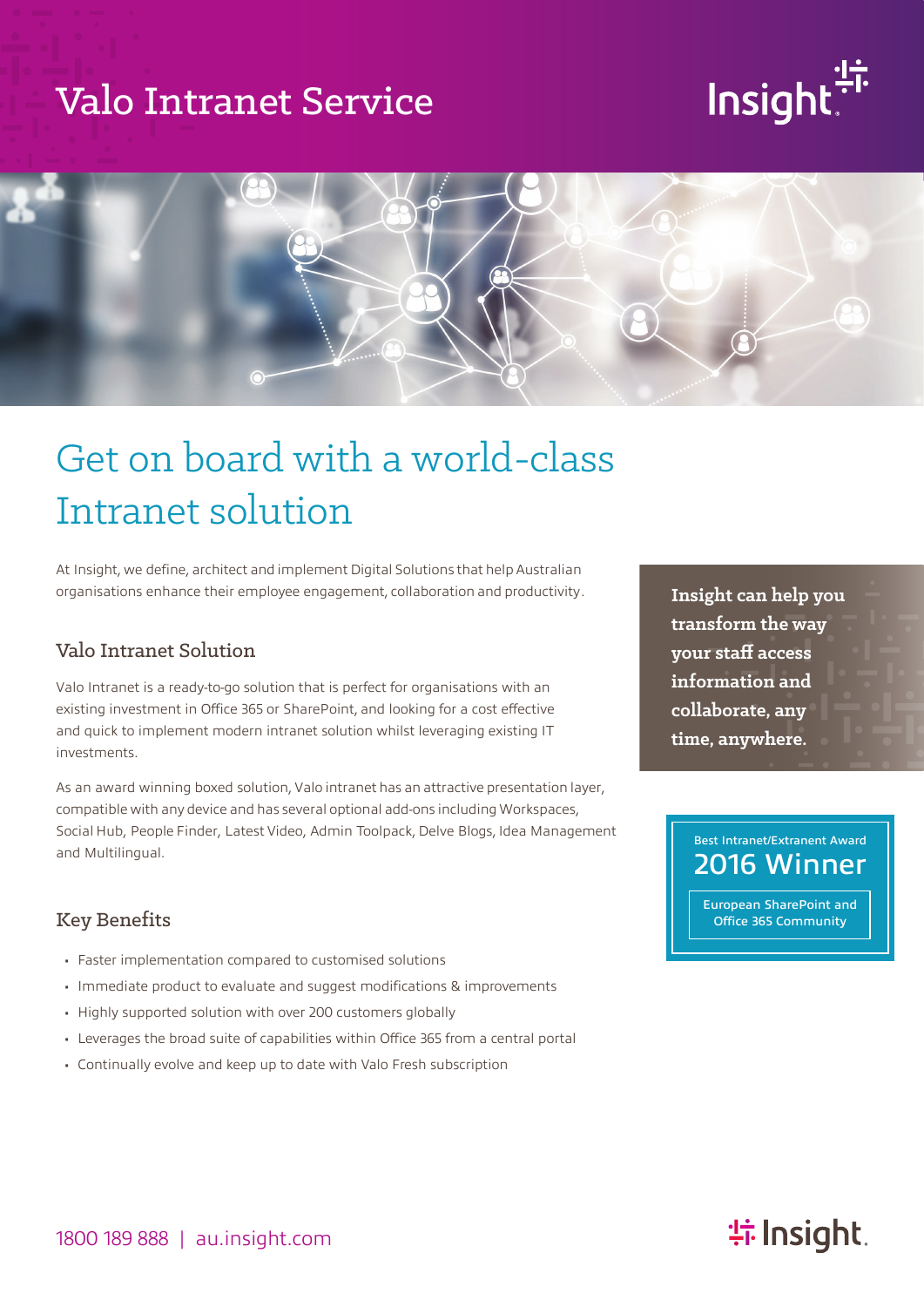#### Valo Intranet Implementation & Support

As your technology partner, Insight will provide you an end-to-end service model to implement and support your Valo Intranet solution, via three Service Levels suitable for your organisation size:

| <b>SERVICE</b>                                               | <b>CRAWL</b> | <b>WALK</b> | <b>RUN</b> |
|--------------------------------------------------------------|--------------|-------------|------------|
| Project and Quality Management                               |              |             |            |
| Production Valo Environment                                  |              |             |            |
| Valo Intranet Base Package                                   |              |             |            |
| Licensing for up to 100 users                                |              |             |            |
| Product Installation & Initial Configuration                 |              |             |            |
| <b>Basic Branding</b>                                        |              |             |            |
| Valo Fresh Subscription + Upgrade Services (optional add-on) |              |             |            |
| Test Valo Environment                                        |              |             |            |
| Valo Intranet Discounted Bundle                              |              |             |            |
| Licensing for up to 1000 users                               |              |             |            |
| Basic IA and Permission Planning                             |              |             |            |
| Basic Training and Documentation                             |              |             |            |
| 24 hours draw-down support                                   |              |             |            |
| Development Valo Environment                                 |              |             |            |
| All Valo Modules                                             |              |             |            |
| Unlimited user licensing                                     |              |             |            |
| Detailed Branding and Visual Design                          |              |             |            |
| Detailed IA and Permission Planning                          |              |             |            |
| Data Migration Planning and Support                          |              |             |            |
| Intranet Governance                                          |              |             |            |
| Detailed Training and Documentation                          |              |             |            |
| Additional 40 hours draw-down support                        |              |             |            |

**特Insight**.